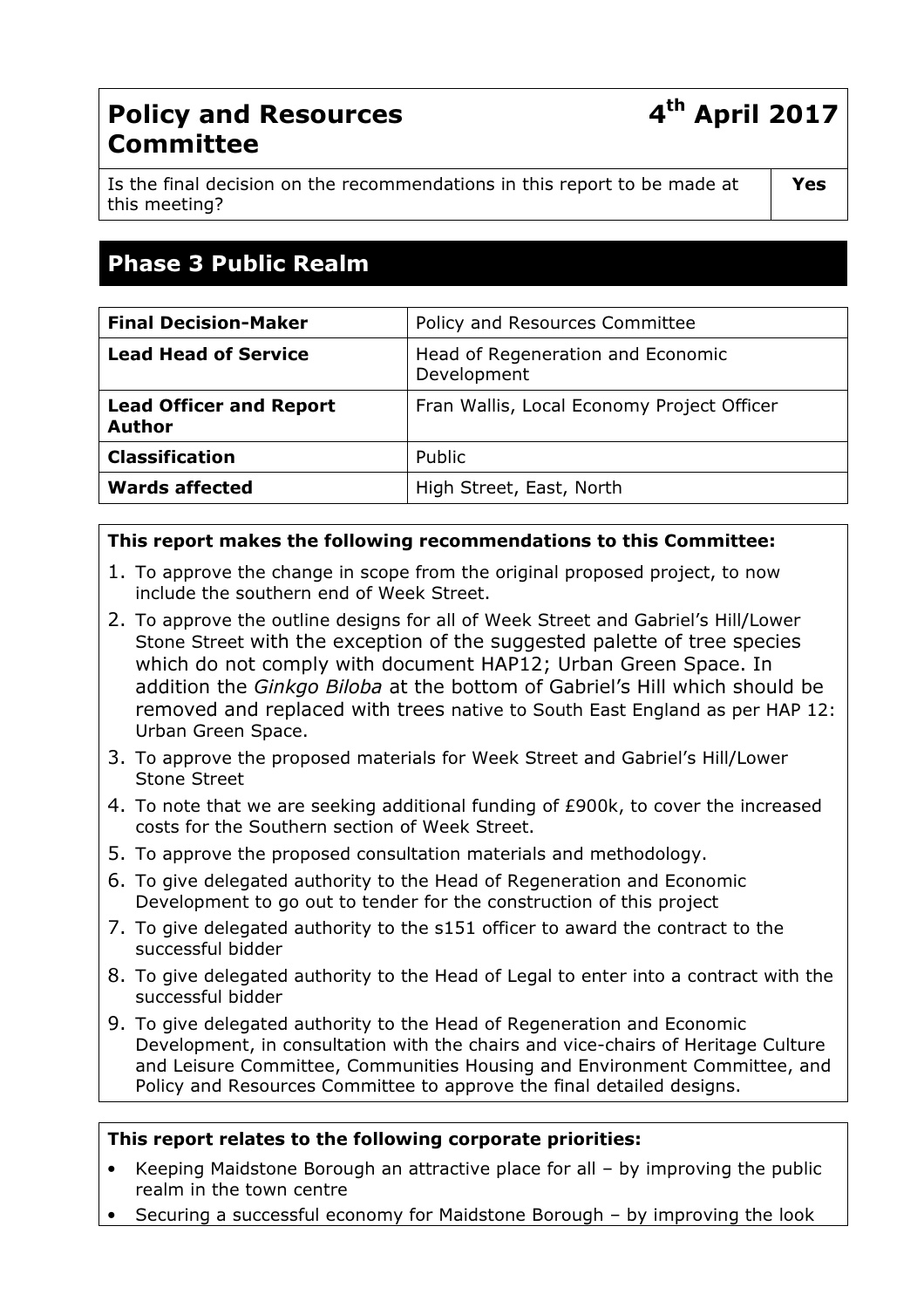and feel of the public realm, it supports the Council's ambition to attract more premium retailers, as well as supporting existing local businesses.

| <b>Timetable</b>         |                      |  |
|--------------------------|----------------------|--|
| <b>Meeting</b>           | <b>Date</b>          |  |
| <b>CHE Committee</b>     | $21^{st}$ March 2017 |  |
| <b>HCL Committee</b>     | $4th$ April 2017     |  |
| <b>P&amp;R Committee</b> | $26th$ April 2017    |  |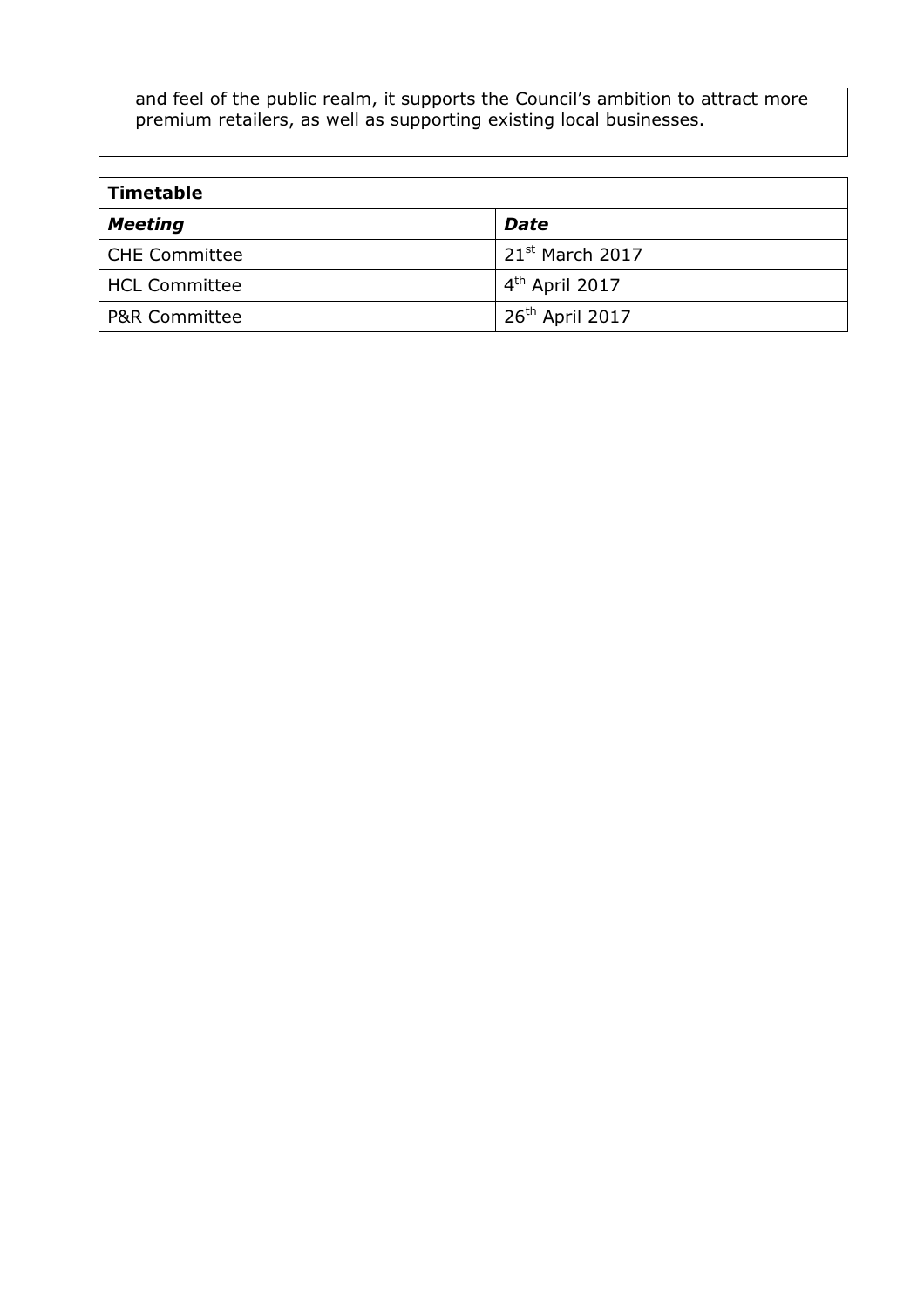#### 1. PURPOSE OF REPORT AND EXECUTIVE SUMMARY

- 1.1 The purpose of this report is to provide Members with an update on the Phase 3 Public Realm project and to put forward the latest proposals. A key change for members to consider is the change in scope of the project. When Phase 3 of the Public Realm was first presented to P&R Committee on 27<sup>th</sup> April 2016, the proposal was to upgrade the north end of Week Street (from Fremlin Walk to Maidstone East Station) and Gabriel's Hill/Lower Stone Street. However following discussions with various members, officers and designers, it became clear that the whole length of Week Street should be considered.
- 1.2 Clearly by increasing the scope of the project, there is a consequent increase in costs. The original scheme was estimated to cost  $£3.1m$ , based on a cost per  $m^2$  for phases 1 and 2 as a guide, and approval was given by P&R Committee to finance the project at a cost of £3.1m. Approval will therefore be needed for an increase in the capital budget.
- 1.3 An external design team was appointed which is led by PRP who are landscape architects, and Conisbee who are engineers. In addition, a cost consultant has been appointed, as well as a Principle Designer.
- 1.4 The appointed design team (PRP) have been working on designs for the scheme starting with 'sketch ideas'. These were presented to the Chairs and Vice-chairs of Communities, Housing and Environment Committee (CHE), Heritage, Culture & Leisure and P&R Committees in January 2017, to seek agreement on the design intent. Appendix 1 of this report shows the outline designs and sketches which will be incorporated into consultation materials.
- 1.5 This report outlines the proposed consultation method with stakeholder groups, and public information sessions, which will use images in Appendix 1.
- 1.6 The information in this report has already been considered by CHE Committee, and HCL Committee, before being presented to P&R Committee who will be the ultimate decision-maker regarding the design, increase in scope and budget.

# 2. INTRODUCTION AND BACKGROUND

2.1 In April 2016 a report was presented to P&R Committee, seeking approval to go out to tender for the design stage of Phase 3 of the Public Realm – specifically the north end of Week Street and Gabriel's Hill/Lower Stone Street. The intention is to follow the successful completion of Phases 1 and 2 of the public realm, which brought improvements to Jubilee Square and Remembrance Square on the High Street.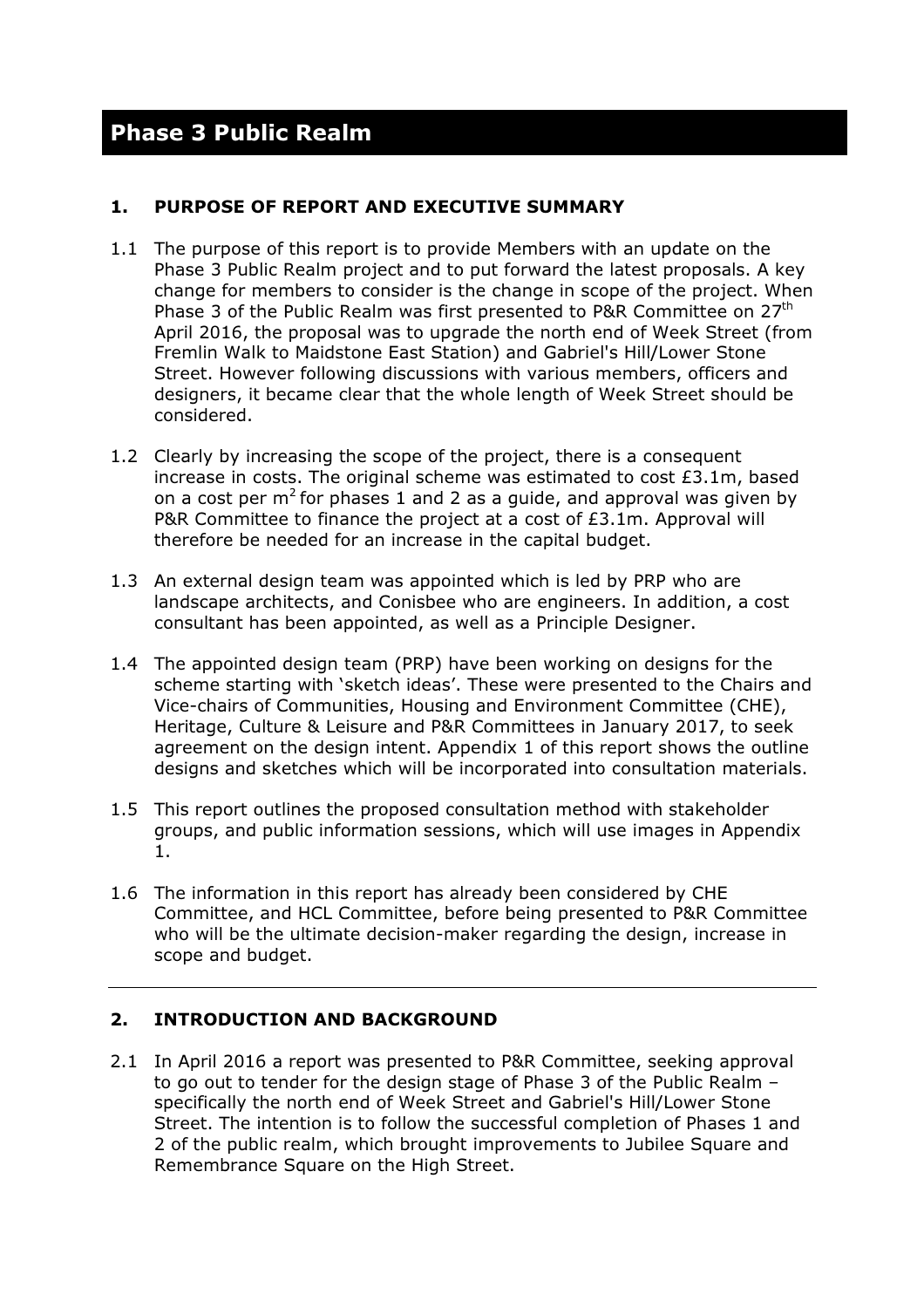- 2.2 In 2015, Mott MacDonald was appointed to carry out an evaluation of Phases 1 and 2. The consultants were also tasked with carrying out a PERS audit (Pedestrian Environment Review System) on the north end of Week Street, Gabriel's Hill and Earl Street. A PERS audit is a tool which allows the quality of the existing and proposed public realm to be quantified. This then allowed MBC to prioritise which roads to improve next, to achieve the best return on the investment.
- 2.3 The north end of Week Street was revealed to be the area that would receive the largest increase in public realm quality, with Gabriel's Hill likely to receive the next highest level of benefits to the pedestrian environment. Earl Street is estimated to receive the lowest level of uplift to the public realm, and this is largely due to the existing pedestrian environment being of a higher quality than the other two schemes. As a result of the PERS audit, the focus of Phase 3 of the public realm became the north end of Week Street and Gabriel's Hill.
- 2.4 The southern end of Week Street (Fremlin Walk to the High Street) was not originally considered for any public realm works, due to the reasonable standard of existing materials, and the success of the retail sector along this section. However, as discussions progressed with Members, officers and the design team, the question of improving the southern section was frequently raised.
- 2.5 Improving the public realm in this southern section of Week Street will not lead to a reduction in vacancy rates or an increase in employment as all the units are let (excluding the fire-damaged properties). This part of Week Street falls within the primary shopping area and benefits from the highest levels of footfall in the town. However the Public Realm Design Guide, which was adopted by HCL Committee on 1st November 2016, sets out the importance of having some cohesiveness to all future public realm work. Not including this section of Week Street will create a jarring disjointed aesthetic look to the primary shopping area and potentially reduce the beneficial improvement to the town's sense of place created from the investment at either end of this section of road. It is therefore 'common sense' to include this section of what is essentially the same road – Gabriel's Hill and Week Street following the line of the old Roman road.
- 2.6 If this committee supports the recommendation to include the southern section of Week Street there are clearly cost implications to doing so, due to the increased area. As part of the project, a cost consultant (Gleeds) has been appointed to provide a cost breakdown for the scheme. Survey work (including topographical surveys and utility searches, as well as road coring) has been carried out to ascertain certain details which will help to refine the scheme design and costs.
- 2.7 As mentioned previously, the chairs and vice-chairs of the three relevant committees have already seen sketch designs of the scheme. The purpose of this was to ensure that the Design Team were 'heading in the right direction' in terms of design style. They have used the Public Realm Design Guide to steer their thoughts and ideas, drawing on the heritage and history of the town.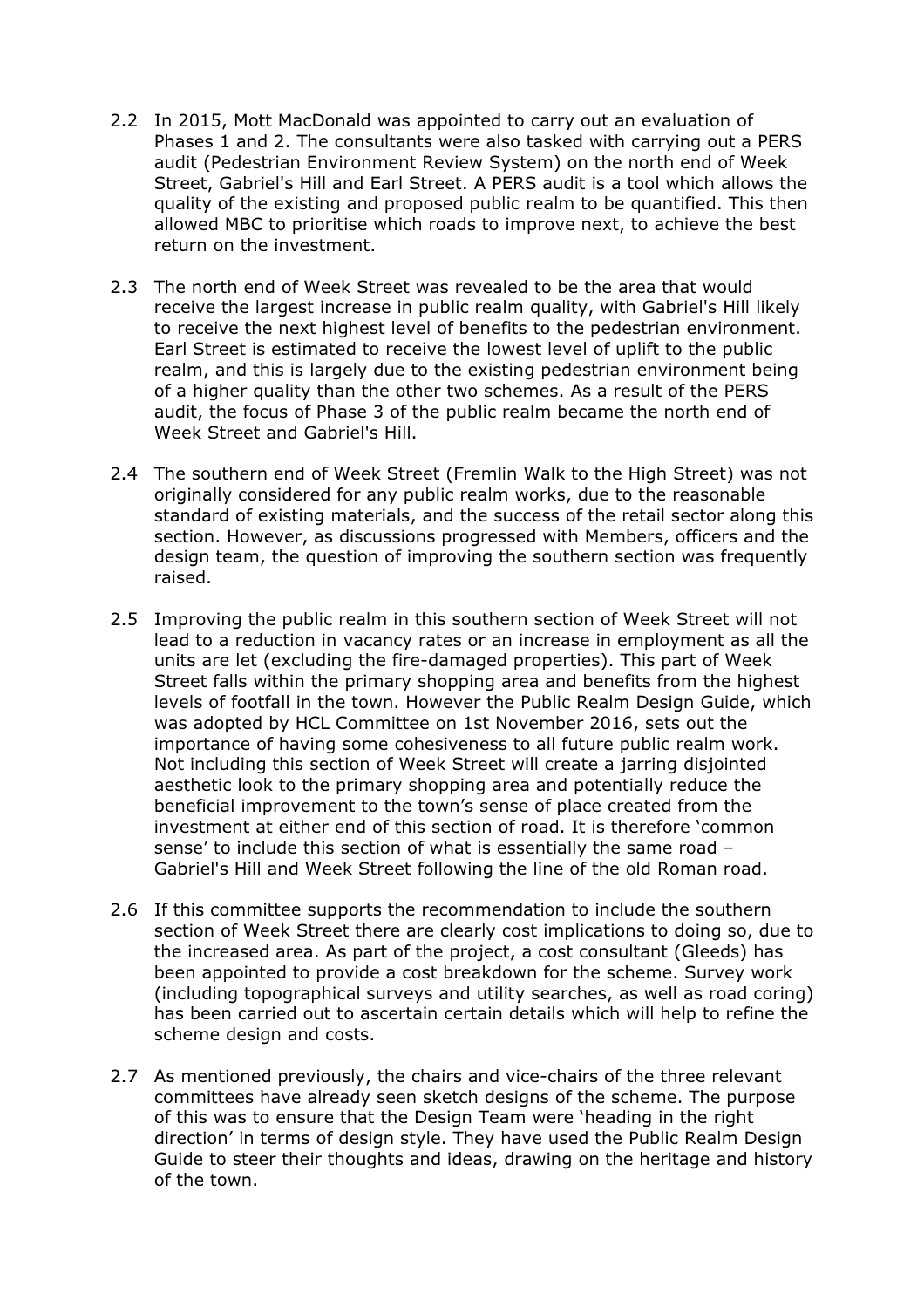- 2.8 In accordance with the design brief which was given to the Design Team, they have been liaising with Network Rail who are currently working on improvements to Maidstone East Station. The aim is to ensure that the two schemes work together, so that when people arrive at the station there is a clear sense of welcome, identity and direction to draw people into the town along Week Street.
- 2.9 The proposals have been seen and discussed by the Project Officer Group which consists of officers from MBC from Regeneration & Economic Development, Finance, Environmental Services, Parking Services, Property and Procurement, as well as colleagues from Kent County Council (KCC) Highways.
- 2.10 Appendix 1 shows the proposed designs for the entire length from Maidstone East Station to the junction of Palace Avenue and Lower Stone Street (outside Gala Bingo). This is a 'pedestrian only' area between 10.30am and 5.30pm with only slow moving delivery vehicles in the space outside of these hours. Much of the space is flat without a kerb and the intention is that this design approach should be continued along the whole project area. The report also highlights current issues such as street clutter and vehicle dominance as well as a lack of connectivity with side roads, and the station.
- 2.11 The designers have used patterns in the paving to create Squares along the length of the road, and art and interpretation will be used to create a sense of place and character in each square. The art will draw upon Maidstone's heritage. For example the Square by St Faith's St will use the iguanodon as a sense of identity, which will connect with the museum.
- 2.12 The designers have also installed greenery into the streetscape. Due to the location of underground services, there are only a few limited places where trees can be planted and the exact location will be subject to trial holes. In addition it is hoped that green walls can be installed to add to the vibrancy. Any greenery will be installed to be low-maintenance.
- 2.13 The proposed materials for the surface are Charcon paving which is an 'off the shelf' material. This means that it is easily available, and would not attract a commuted sum from Kent Highways for maintenance purposes. The paving is available in a variety of colours and finishes to give the required effect. In addition to the Charcon, there will be some places where Kentish ragstone is to be laid. These will have text engraved into them to highlight key historic points in Maidstone.
- 2.14 Trial areas of these paving materials are being prepared, to be laid in Week Street to allow MBC's Street Cleansing Team to carry out various tests to check the ease of cleaning with the various methods which they currently use. In addition, the manufacturers have provided their own suggested cleansing and maintenance methods. When this report was presented to CHE committee, a request was made by that committee to seek approval for additional resources required for the ongoing cleansing and maintenance of the town centre.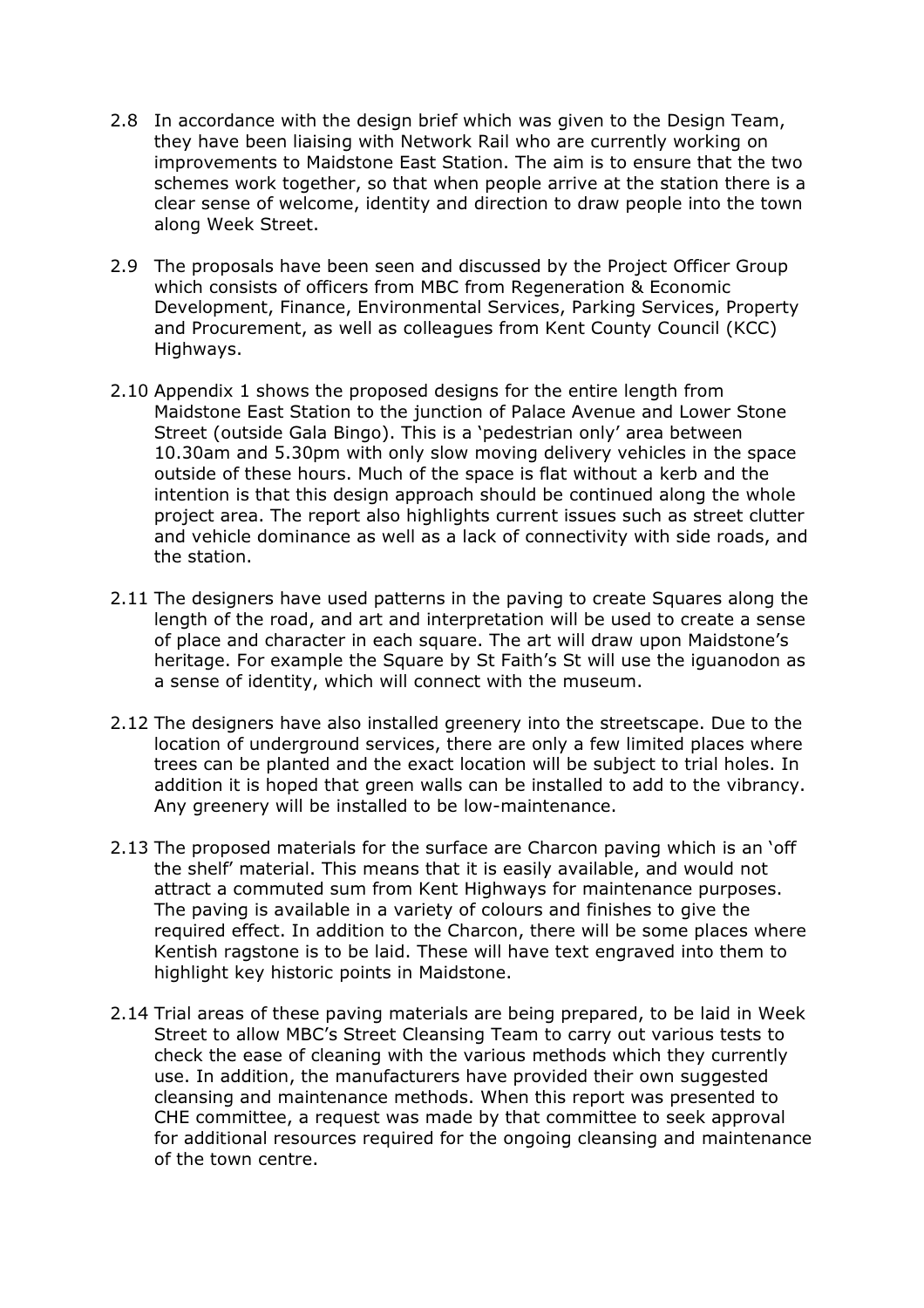- 2.15 Once the designs have been approved there will be an 8-week period of consultation and information sessions. The proposed methodology is to contact stakeholder groups including the Cycle Forum, Disability Network and Old People's Forum to seek comments from them directly relating to the designs. In addition, flyers will be sent to all the businesses along the entire length, outlining the proposals and directing them to a webpage with more details. Public roadshows will also be held allowing people (public and businesses) to see the designs. One Maidstone will assist with communicating to the business community.
- 2.16 Following the stakeholder consultation and public information sessions, the Design Team will collate any feedback and comments which will then be reviewed by the Project Officer Group. The Design Team will then be in a position to draw up the detailed design and construction drawings and to prepare the tender documentation for the construction phase. We do not foresee any drastic changes to the designs however if there are substantial changes these will be referred back to P&R Committee.
- 2.17 Once the consultants have drawn up the detailed construction drawings and tender package, officers will seek the best method for procurement. Discussions have already taken place with colleagues from Procurement to seek advice on the best process to follow to ensure a high quality construction project and value for money.
- 2.18 This report is seeking approval to go out to tender for the construction phase of this project. . At this stage we will have a much clearer idea on the costs, as the designs are refined, and the Cost Consultant has more detailed and accurate information about the construction. In order to tender for the construction phase the project team and Gleeds will work together to ensure that the Council's contract standing orders are followed.
- 2.19 As mentioned at the beginning, due to the increase in scope, there is an increase in costs to the project. Gleeds has been appointed to provide cost information. The current design proposals for the entire length of Week Street and Gabriel's Hill/Lower Stone Street is currently estimated at £4m. This is inclusive of all fees, as well as a contingency. As the project progresses, the costs will be refined further. We are seeking funding of the additional £900k and will report back to P&R Committee in July 2017 as to the outcome of this work.

#### 3. AVAILABLE OPTIONS

- 3.1 There are a number of recommendations contained within this report however there are three main options available to Members.
- 3.2 Option1 is to recommend an increase to the scope of the project to include the whole section of Week Street. By agreeing to this, the committee will need to acknowledge the associated increase in costs.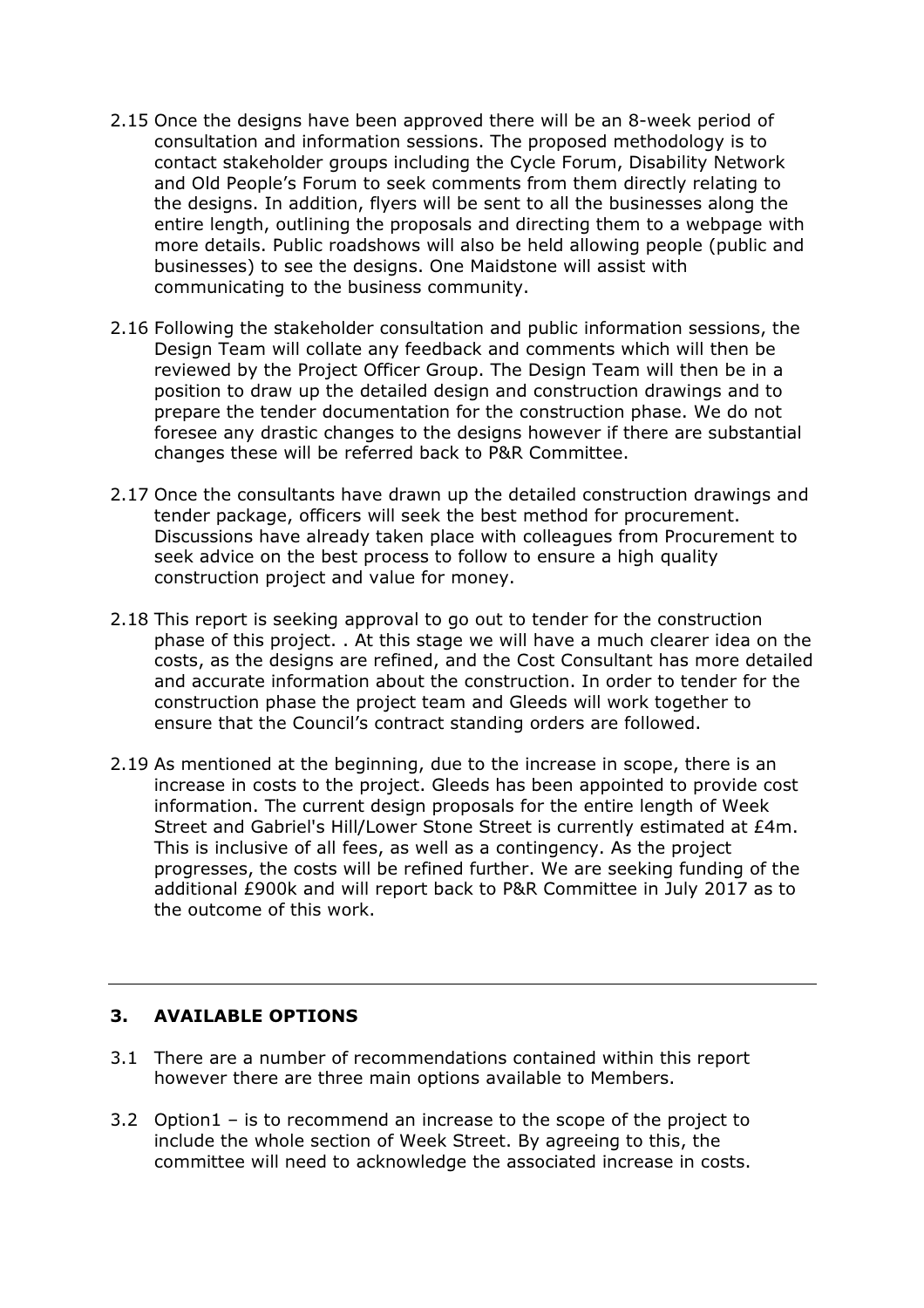- 3.3 The main advantage to this option is that despite the increase in costs, it is the 'common sense' approach. Other benefits include cost effective project management and construction work if the entire section is completed in one go with disruption kept to a minimum. Whereas if the southern section of Week Street was deferred to a later phase of construction, then businesses along here would experience considerable disruption from the construction of two separate phases of work.
- 3.4 Option 2 is to *not* recommend the increase in scope, or associated costs. The project would proceed as originally planned, just doing the north end of Week Street and Gabriel's Hill/Lower Stone Street. Although the costs would be kept to the proposed level, the concerns set out in paragraph 2.5 would not be addressed. The southern section of Week Street already looks in relatively poor quality in contrast to the High Street and Jubilee Square – this would be exacerbated if the northern end of Week Street was also improved.
- 3.5 Option 3 is to recommend that the whole of Week Street is delivered as Phase 3 with Gabriel's Hill being delivered as Phase 4 maintaining a commitment for an allocation in the capital programme in future years. The designs would still be completed for the whole scheme.

## 4. PREFERRED OPTION AND REASONS FOR RECOMMENDATIONS

- 4.1 It is recommended that Members approve option 1 to increase the scope and subsequent costs of the project, to include the entire length of Week Street. As outlined elsewhere in the report the reasons to carry out the public realm improvement works remain the same – it is the change in scope that is key.
- 4.2 Once members have recommended the increase in scope and cost, they must then make a recommendation on the designs themselves. The brief which went out to the Design Team was agreed by P&R Committee in April 2016, and the designs which have been produced respond to that brief. Key points from the design brief include:
	- A level shared surface
	- Rationalise street furniture and clutter
	- Create a sense of place
	- Use of high quality materials
	- Low-cost and easy to maintain
	- Public art to be incorporated
	- Making it easier for pedestrians to navigate
- 4.3 A key focus of discussions with the Design Team has been around finding the balance between a high quality public realm and one which is easy to maintain. The Design team fully acknowledge the needs of MBC to keep its maintenance costs low. As mentioned previously, sample patches of paving are to be laid to test how well the materials cope with the daily dirt, grease and grime, and how easily they can be cleaned.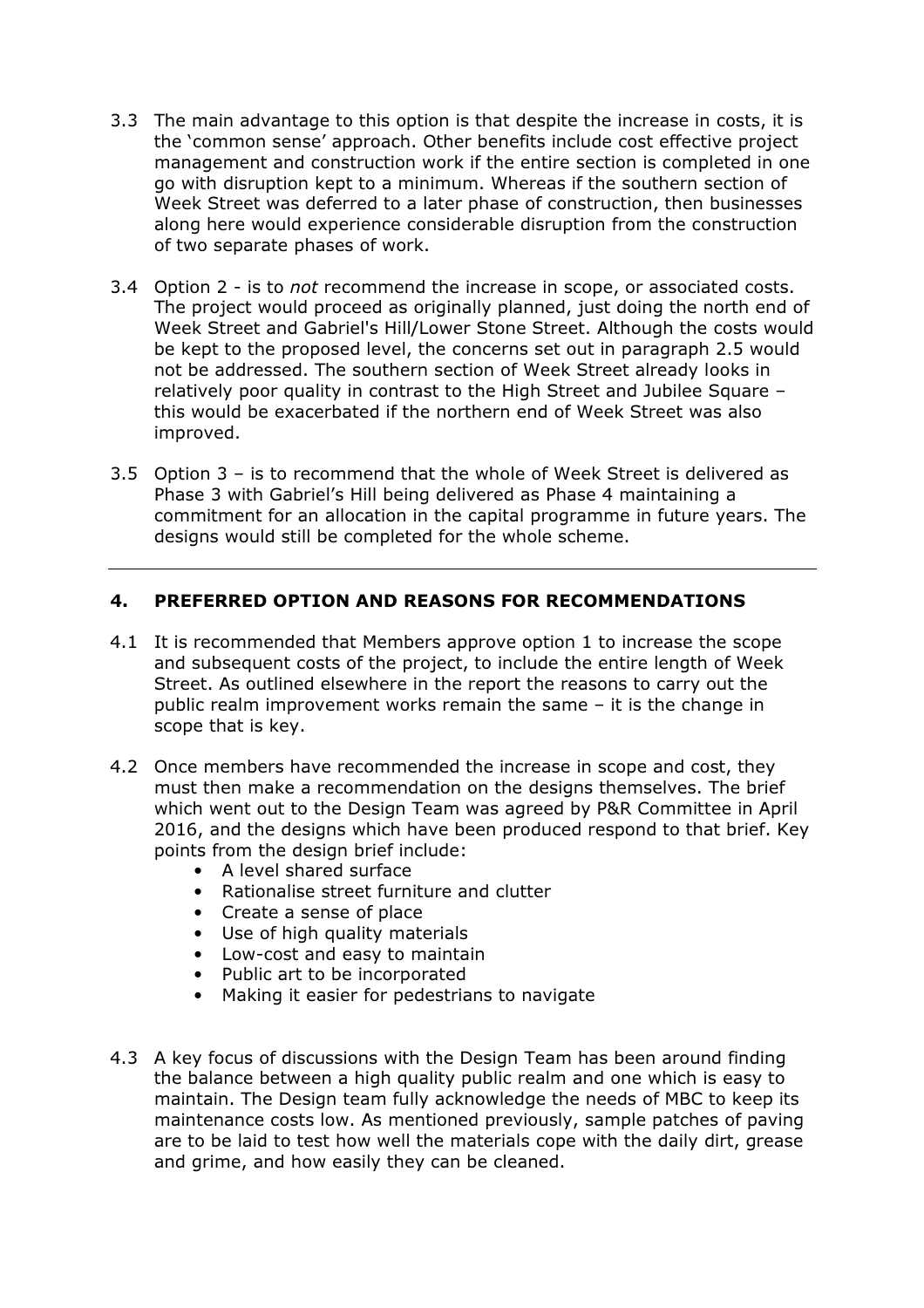- 4.4 The Design Team have used the Public Realm Design Guide in their ideas and concepts to ensure that the art and heritage and interpretation are incorporated into the streetscape. The effect is to create a sense of arrival and place, and uniqueness to ensure that Maidstone does not end up with a bland public realm which could be anywhere in Britain. The designs have drawn on the rich heritage, highlighting points of interest along the way.
- 4.5 As well as a creating a public realm which looks good and creates a sense of place, it needs to be functional. Although the space is proposed to be a level surface and more pedestrian friendly, it must also be remembered that this is a route along which large delivery vehicles travel and stop. The Design Team have been mindful that the proposals will still function for deliveries.

#### 5. CONSULTATION RESULTS AND PREVIOUS COMMITTEE FEEDBACK

- 5.1 The proposed consultation and information method follow the same method which was used for Phases 1 and 2. As mentioned previously there are certain key stakeholder groups which must be consulted on, as well as the business themselves who are going to be directly affected by the project. There will be an opportunity for the public to see the designs as well.
- 5.2 As mentioned previously, the brief and scope of this project have already been agreed in April last year. However the scope and costs are now proposed to be increased. The project therefore needs a recommendation from this committee and CHE Committee and ultimately a decision by P&R committee.

#### 6. NEXT STEPS: COMMUNICATION AND IMPLEMENTATION OF THE DECISION

6.1 If this committee agrees to the recommendations then the report will then go before P&R Committee on 26<sup>th</sup> April.

#### 7. CROSS-CUTTING ISSUES AND IMPLICATIONS

| <b>Issue</b>                                    | <b>Implications</b>                                                                                             | Sign-off                                              |
|-------------------------------------------------|-----------------------------------------------------------------------------------------------------------------|-------------------------------------------------------|
| <b>Impact on Corporate</b><br><b>Priorities</b> | By making the town centre<br>more attractive to businesses<br>as well as increasing the<br>vibrancy of the town | Head of<br>Regeneration<br>& Economic<br>Development. |
| <b>Risk Management</b>                          | A risk register is managed as<br>part of the project<br>management process.                                     | Head of<br>Regeneration<br>& Economic<br>Development. |
| <b>Financial</b>                                | Funding of £3m for this project                                                                                 | Director of                                           |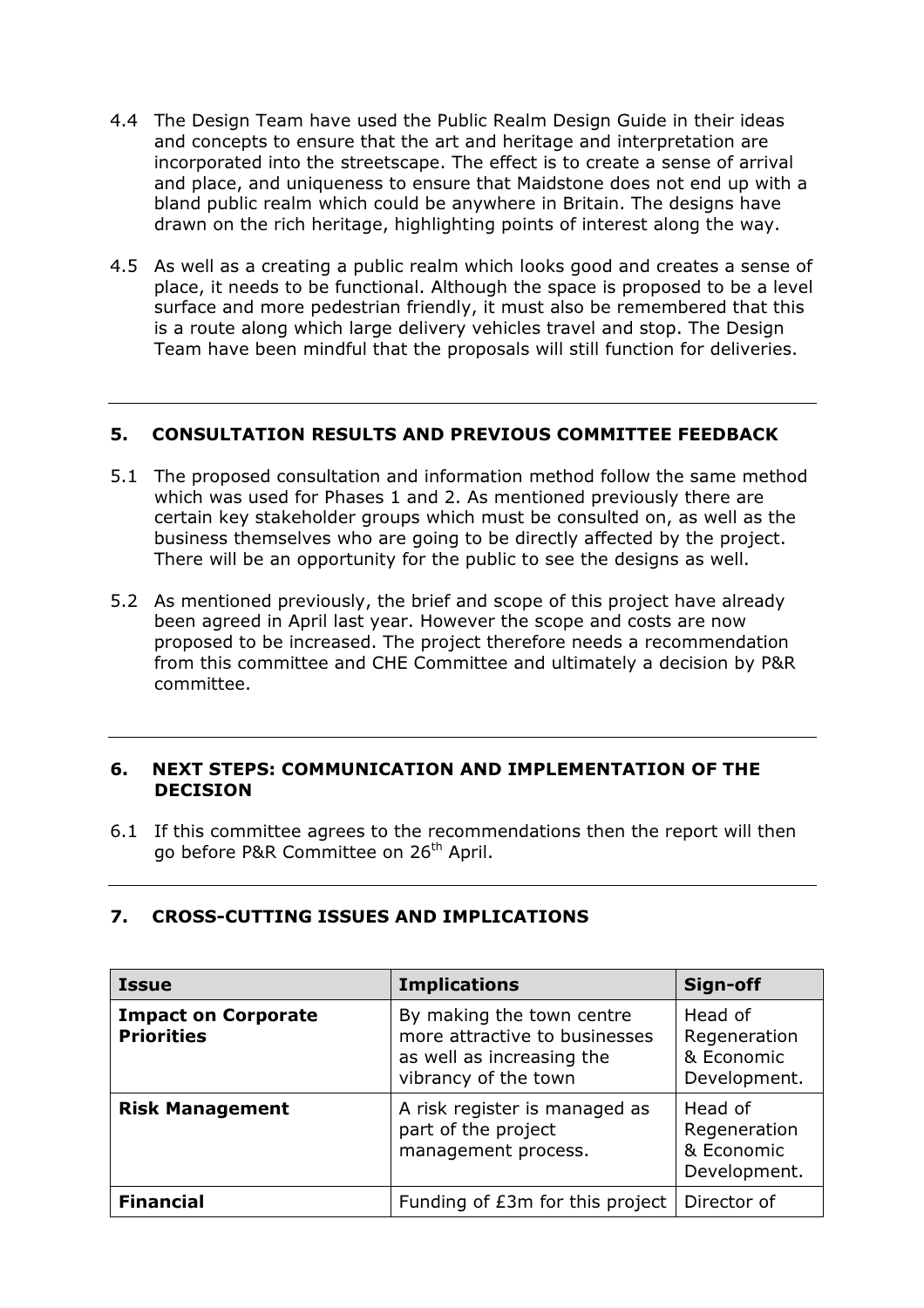|                                                        | exists within the current<br>capital programme, as detailed<br>earlier in the report. Further<br>funding would need to be<br>identified to cover the<br>additional £900,000 assumed<br>in option 1, as current plans<br>allocate all alternative funding<br>sources by 2018/19. If the<br>funding were to be covered<br>through Council borrowing,<br>current indicative PWLB rates<br>for 50 year borrowing would<br>attract interest costs of<br>£663,570 over this period.<br>The revenue implications to<br>this include minimum revenue<br>provision of £18,000 per<br>annum. | Finance and<br><b>Business</b><br>Improvement                   |
|--------------------------------------------------------|------------------------------------------------------------------------------------------------------------------------------------------------------------------------------------------------------------------------------------------------------------------------------------------------------------------------------------------------------------------------------------------------------------------------------------------------------------------------------------------------------------------------------------------------------------------------------------|-----------------------------------------------------------------|
| <b>Staffing</b>                                        | The project is currently being<br>managed with existing<br>resources                                                                                                                                                                                                                                                                                                                                                                                                                                                                                                               | Head of<br>Regeneration<br>& Economic<br>Development.           |
| Legal                                                  | Legal will be consulted and<br>involved in any variation of<br>existing contracts.                                                                                                                                                                                                                                                                                                                                                                                                                                                                                                 | Team Leader -<br>Contracts and<br>Commissioning<br>[Legal Team] |
| <b>Equality Impact Needs</b><br><b>Assessment</b>      | This will be undertaken during<br>the consultation process.                                                                                                                                                                                                                                                                                                                                                                                                                                                                                                                        | Head of<br>Regeneration<br>& Economic<br>Development.           |
| <b>Environmental/Sustainable</b><br><b>Development</b> | The scheme is designed to be<br>low maintenance using easily<br>accessible and where<br>appropriate, local materials                                                                                                                                                                                                                                                                                                                                                                                                                                                               | Head of<br>Regeneration<br>& Economic<br>Development.           |
| <b>Community Safety</b>                                | The Community Partnership<br>and Resilience Manager is<br>consulted on the designs                                                                                                                                                                                                                                                                                                                                                                                                                                                                                                 | Head of<br>Regeneration<br>& Economic<br>Development.           |
| <b>Human Rights Act</b>                                | Not applicable.                                                                                                                                                                                                                                                                                                                                                                                                                                                                                                                                                                    | Head of<br>Regeneration<br>& Economic<br>Development.           |
| <b>Procurement</b>                                     | Procurement will be carried<br>out in accordance with the<br>Council's contract standing<br>orders in consultation with the<br>Procurement Team.                                                                                                                                                                                                                                                                                                                                                                                                                                   | Head of<br>Regeneration<br>& Economic<br>Development.           |
| <b>Asset Management</b>                                | Not applicable                                                                                                                                                                                                                                                                                                                                                                                                                                                                                                                                                                     | Head of                                                         |